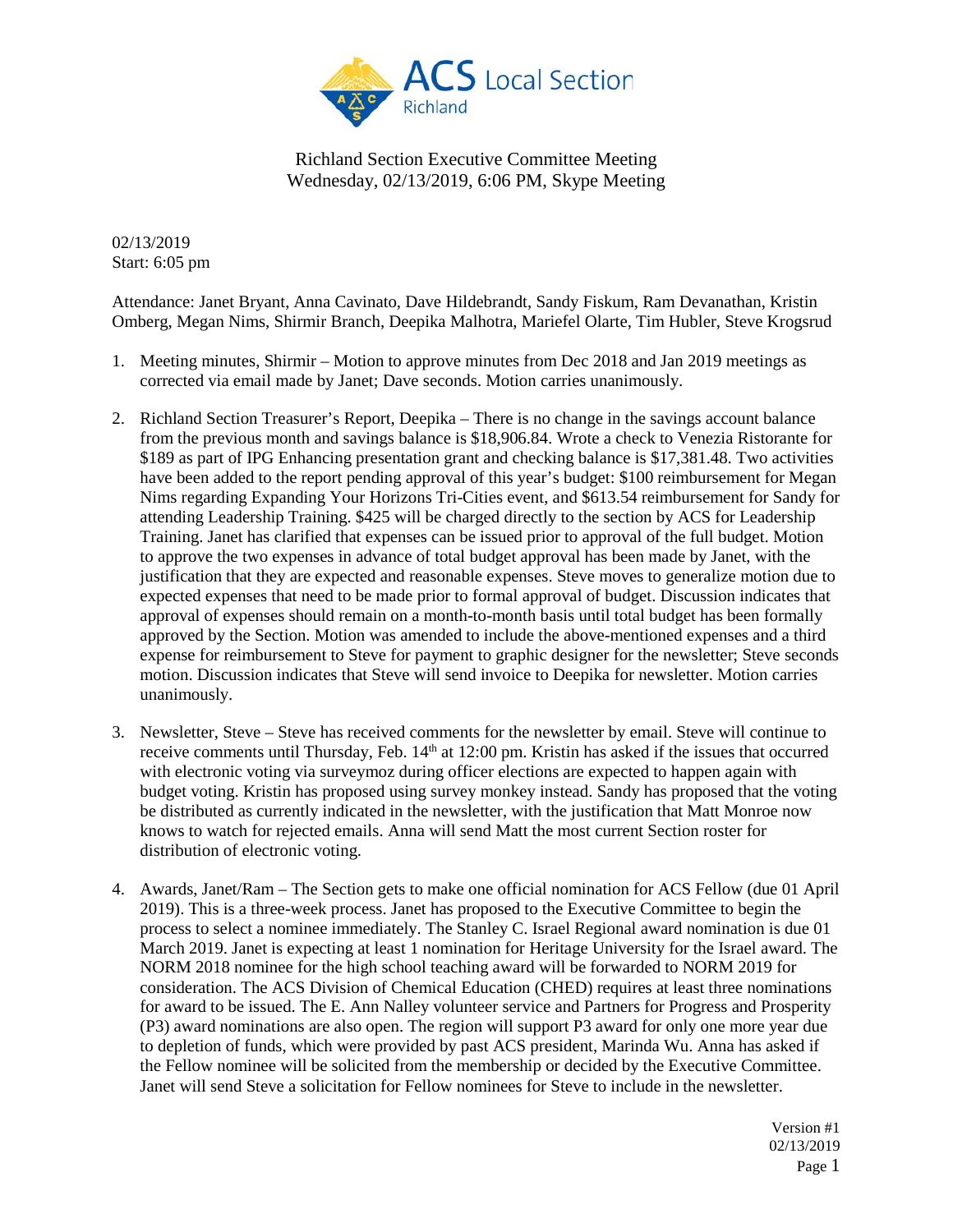

- 5. EOU student travel support request, Anna Anna has submitted a letter to the Executive Committee on behalf of Easter Oregon University (EOU) students attending the ACS Spring 2019 National Meeting. Twenty students have requested financial assistance to support travel and attendance to the national meeting. The Section has a line item in the 2019 budget in the amount of \$3000 to support travel for Columbia Basin College (CBC) and EOU students' travel to national and regional meetings. A motion for the Richland Section to support the EOU students' registration for the Spring meeting in the amount \$2500 was made by Janet; Kristin seconds. Motion carries unanimously.
- 6. STEM night, Sandy Frannie has reached out to Sandy to participate in Leona Libby Middle School Science Night in West Richland. Program will involve nuclear science. Event is planned for Thursday, 28 February 2019. Setup will begin at 6:00 pm. Event will occur from 6:30 – 8:00 pm. Kristin and Shirmir have volunteered to participate. Shirmir will bring table banner to event.
- 7. Inter-section event with Idaho/Washington border, Sandy Sebastian Stoian (Chair-Elect, Washington-Idaho Border Section, University of Idaho, Moscow, ID) expressed interest in hosting an inter-section event between the Richland and Idaho/Washington border Sections. One idea discussed was a biofuel-related tour. Sandy has reached out to Justin Billing regarding an event to be scheduled in the fall. ACS National offers a \$250 grant for inter-section events. Sandy has recommended that Sebastian apply for it to cover transportation of his grad students to Richland. Mariefel has noted that there are additional requirements for foreign nationals joining tours on PNNL campus. Janet has noted to expect at least a one-month lead time after all necessary paperwork has been submitted. Kristin will send list of necessary requirements for foreign national attendance to Sandy, Janet, and Mariefel. An administrator should be reached to begin paperwork for a foreign national participation in a visit. Kristin will connect her administrator to Sandy.
- 8. Historian role, Kristin Kristin reached out to Carey Seidel regarding his continuing as the Section Historian. He has responded that the local section will be better served by having someone different in the historian role. Kristin has asked if he had any records that needed to be transferred; she is waiting for a response. The role of the historian is not yet clarified. The chairs historically carried boxes of records to be passed to new chairs, some of which has been lost. Janet noted that she had two boxes of records in her possession. She also has a series of online photo albums for the Section that are still online and will continue to be. Kristin has recommended creating an online repository of records. Janet recommended publishing the annual reports to the Section website. Having a Google drive for a records repository was recommended by Anna. Janet has volunteered to be part of a Historian committee. Kristin has proposed that an online repository be set up, to prevent loss of further records.
- 9. Darigold tour, Mariefel Mariefel's contact at Darigold can accommodate a visit. The Section will need to provide a number of attendees and time frame. Sandy recommended having the event in the month of May. The event is not included in the budget. Anticipated expenses include water for attendees.
- 10. 2018 annual report, Ram/Anna/Janet Ram and Anna have composed the annual report in FORMS. Anna provided several items to be considered for chemluminary nominations. Janet offered friendly revisions the report. Anna wants to include another chemluminary nomination for the Chemattitudes project. Anna will email the Executive Committee when the report is submitted.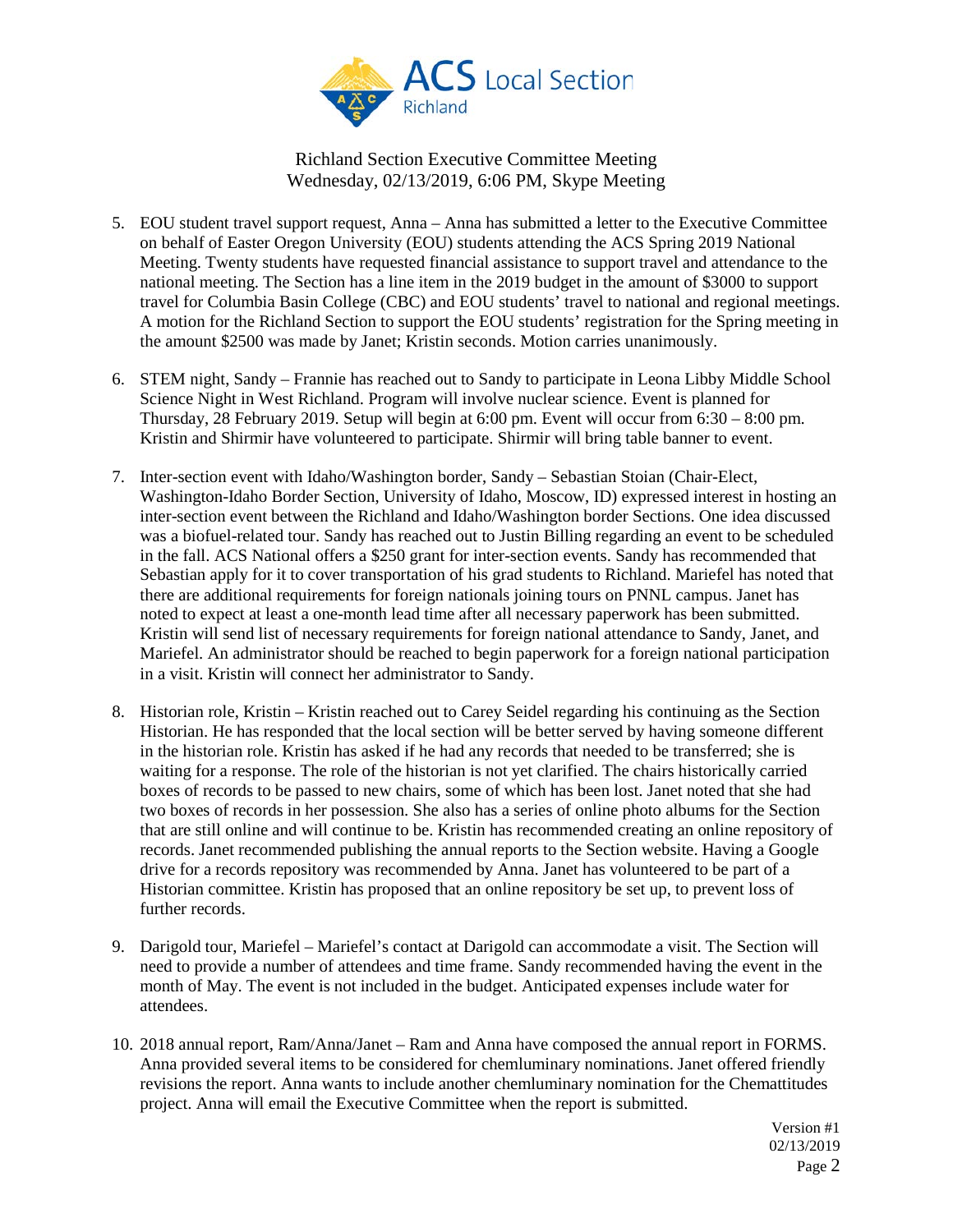

- 11. Committee updates
	- a. EOU chemistry club activities, Anna Saturday Science event was interrupted due to inclement weather. EOU plans to reschedule for Saturday, 9 March 2019. Program-in-abox event will take place Tuesday, 26 February 2019.
	- b. ACS leadership institute, Sandy Sandy sent a summary report highlighting her activities to the Executive Committee via email. Topics discussed included branding, website, social media (Facebook account), Section email. Steve recommended creating an email for the Section. Janet recommends setting up a committee or task force to create a path forward for increasing social media presence. Sandy recommended reaching out to other sections to assess what they have done. Anna has noted that the National level is working on composing a tool kit for local sections to use to build their social media presence.
	- c. Speaker Bureau Discussions will continue at next month's meeting due to time constraints.
	- d. WCC activities, Megan Expanding Your Horizons event scheduled for Saturday, 9 February 2019, was interrupted due to inclement weather. EYH planning committee will meet to discuss rescheduling event. WCC is planning two events for a Women's History Month. The first being a Hanford History Event on Friday, 01 March 2019 at the REACH Museum. Event will feature lectures from Cal Delegard and Michele Gerber. The second will feature Anna King and the Daughters of Hanford project on Thursday, 21 March 2019 at 5:00 pm at the WSU Tri-Cities East auditorium. Anna will give a presentation on the project which will be followed by a question and answer panel from several Daughters. Frannie Smith has agreed to be on the panel. WCC is working with SPARK from PNNL to increase publicity. Megan has reached out to AIChE and Women in Nuclear to partner for the event. Sandy has recommended reaching out to ANS.
	- e. Celebration of Science, Mariefel Mariefel has reached out to Three Rivers Science to request a booth set up. Celebration of Science is scheduled for Saturday, 20 April 2019, 11:00 am – 2:00 pm at Howard Amon Park. The theme for this year's Earth Week is "Take Note: The Chemistry of Paper." Mariefel will work with Anna to purchase items to give away at booth. Anna needs order request at least 1 month before event. The budget includes a line item in the amount of \$200 for Earth Day events (line 21j).
	- f. Calendar An online calendar is recommended for visibility to the Section.
	- g. Program-in-a-box, Mariefel Mariefel is working with WSU to organize a PIB event. Mariefel has ordered the box. Photos taken at the event are to be included
- 12. Innovative Project Grant event, Vanda/Kristin Vanda's IPG event, "PCSD Postdoc Mixer" was held on Wednesday, 23 January 2019, at CSF lobby at PNNL. The final report was submitted, which allowed another proposal to be submitted for creation of a Local Section Government Affairs Committee.

Version #1 02/13/2019 Page 3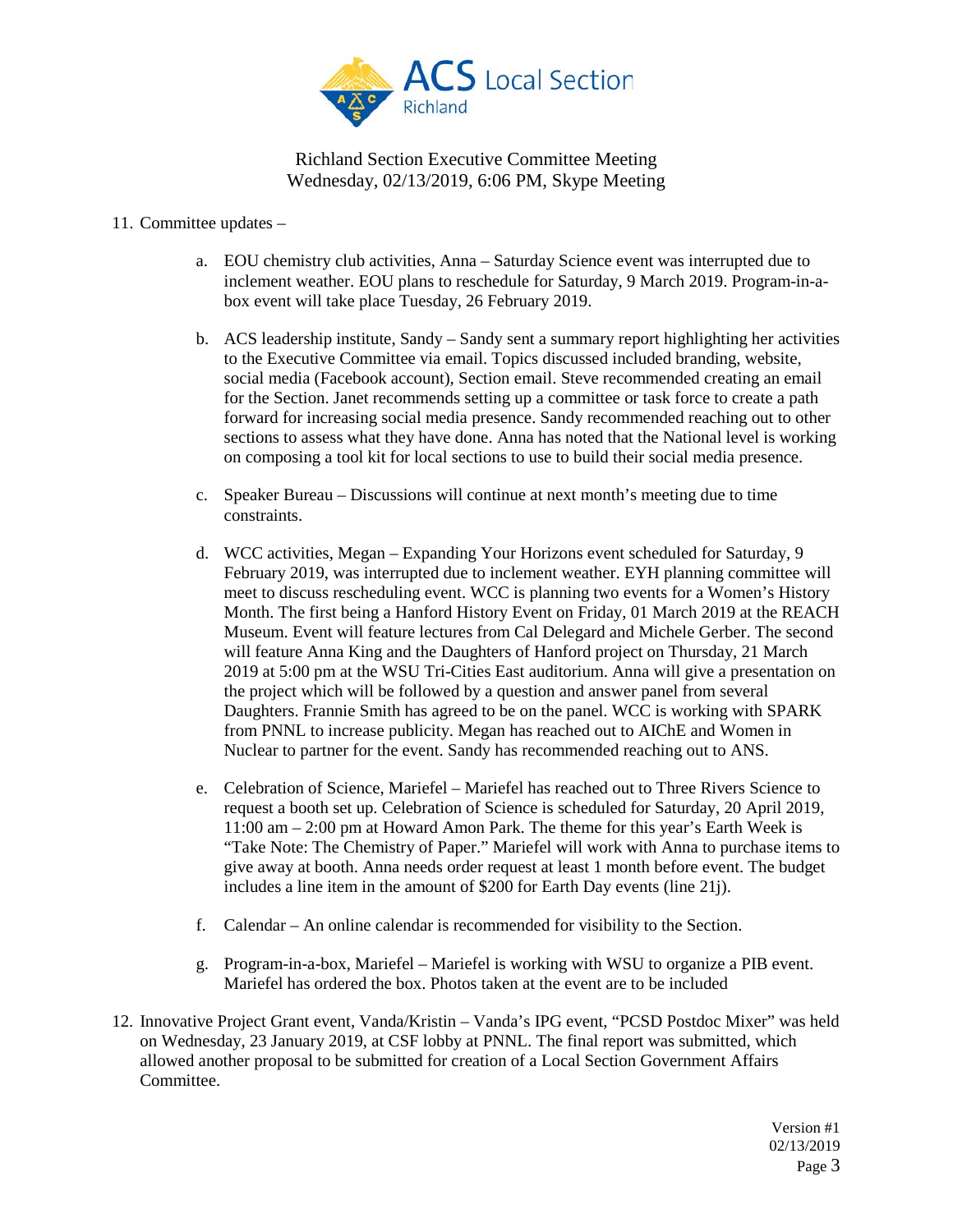

- 13. Strategic Planning Retreat, Kristin Next discussion with Cassaundra Evans on Monday, 18 February 2019 at 9:00 am Pacific time. Kristin, Shirmir, Janet, Ram, Sandy, Deepika, Megan, Wayne Jones, and Kathleen Schulz are expected to call in.
- 14. ACS NORM website, Janet Janet is working to close the NORM 2018 website by the end of the February in order to complete expenses for NORM 2018. Sandy needs address to NOR board treasurer.

Meeting adjourned: 7:20 pm